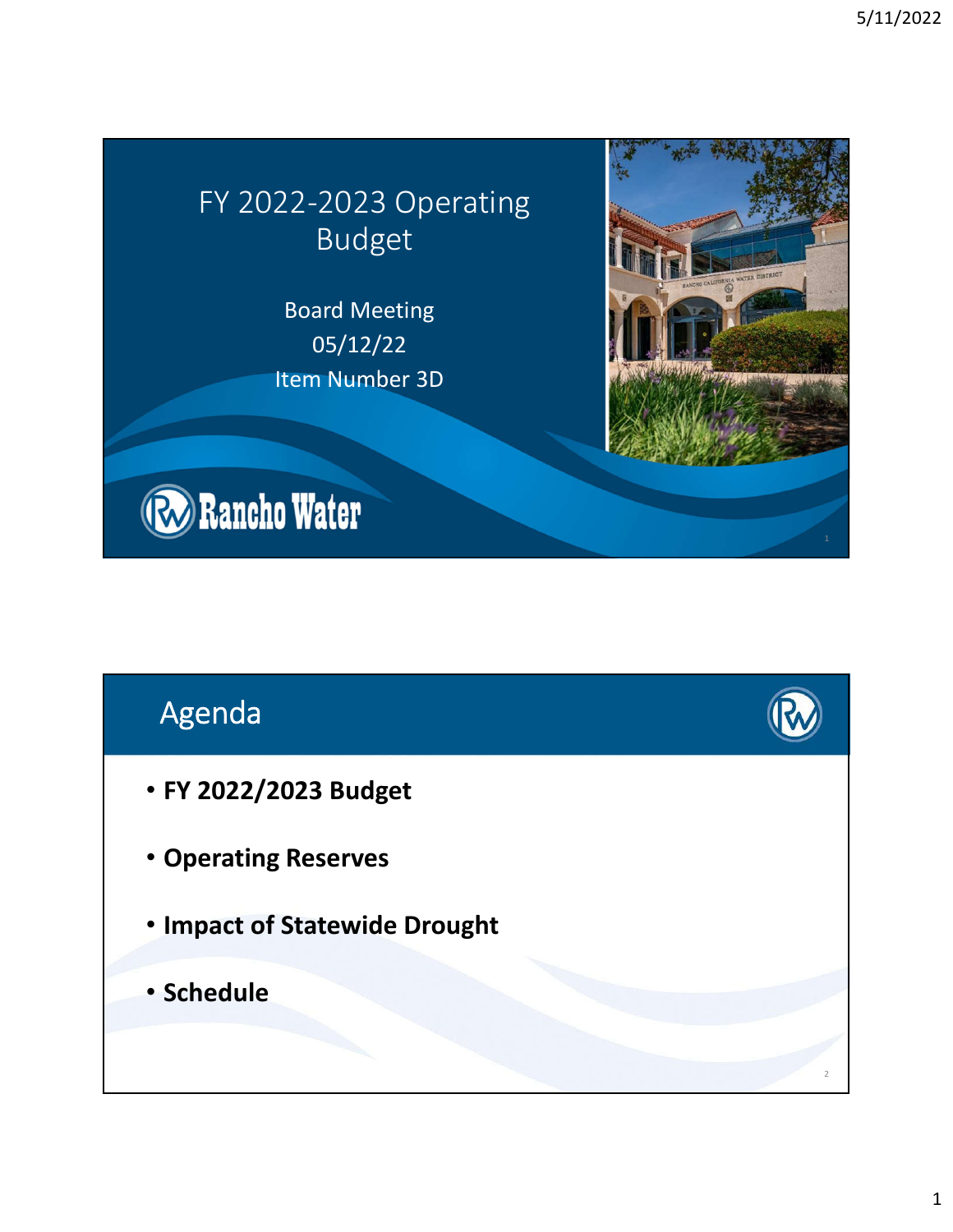3

#### Summary

- Approved Rates FY 22/23 Budget
- Proposed FY Budget
	- 4.1% Increase District Wide
	- Reserve Use of \$1.08M
	- Budget is based on normal water year
	- Potential for additional reserve usage due to Emergency Drought Regulations

# FY 2022/2023 Operating Budget Comparison

| <b>Category</b>                 | FY 2021/2022<br>(Millions \$) | FY 2022/2023<br>(Millions \$) | \$ Increase / Decrease<br>(Millions \$) |
|---------------------------------|-------------------------------|-------------------------------|-----------------------------------------|
| <b>Operating Revenues</b>       | \$83.01                       | \$84.67                       | \$1.66                                  |
| <b>Operating Expenses</b>       |                               |                               |                                         |
| Source of Supply                | \$50.91                       | \$53.12                       | \$2.21                                  |
| <b>Booster Pumping</b>          | 4.47                          | 5.05                          | 0.58                                    |
| Transmission & Distribution     | 11.40                         | 11.08                         | (0.32)                                  |
| <b>Customer Service</b>         | 5.44                          | 5.66                          | 0.22                                    |
| <b>Recycled Water</b>           | 2.78                          | 2.94                          | 0.16                                    |
| Wastewater                      | 2.06                          | 2.17                          | 0.12                                    |
| Engineering                     | 1.47                          | 1.49                          | 0.02                                    |
| Support                         | 2.70                          | 3.01                          | 0.31                                    |
| <b>Total Operating Expenses</b> | \$81.22                       | \$84.51                       | \$3.29                                  |
| <b>Net Operating Income</b>     | \$1.79                        | \$0.16                        | (\$1.63)                                |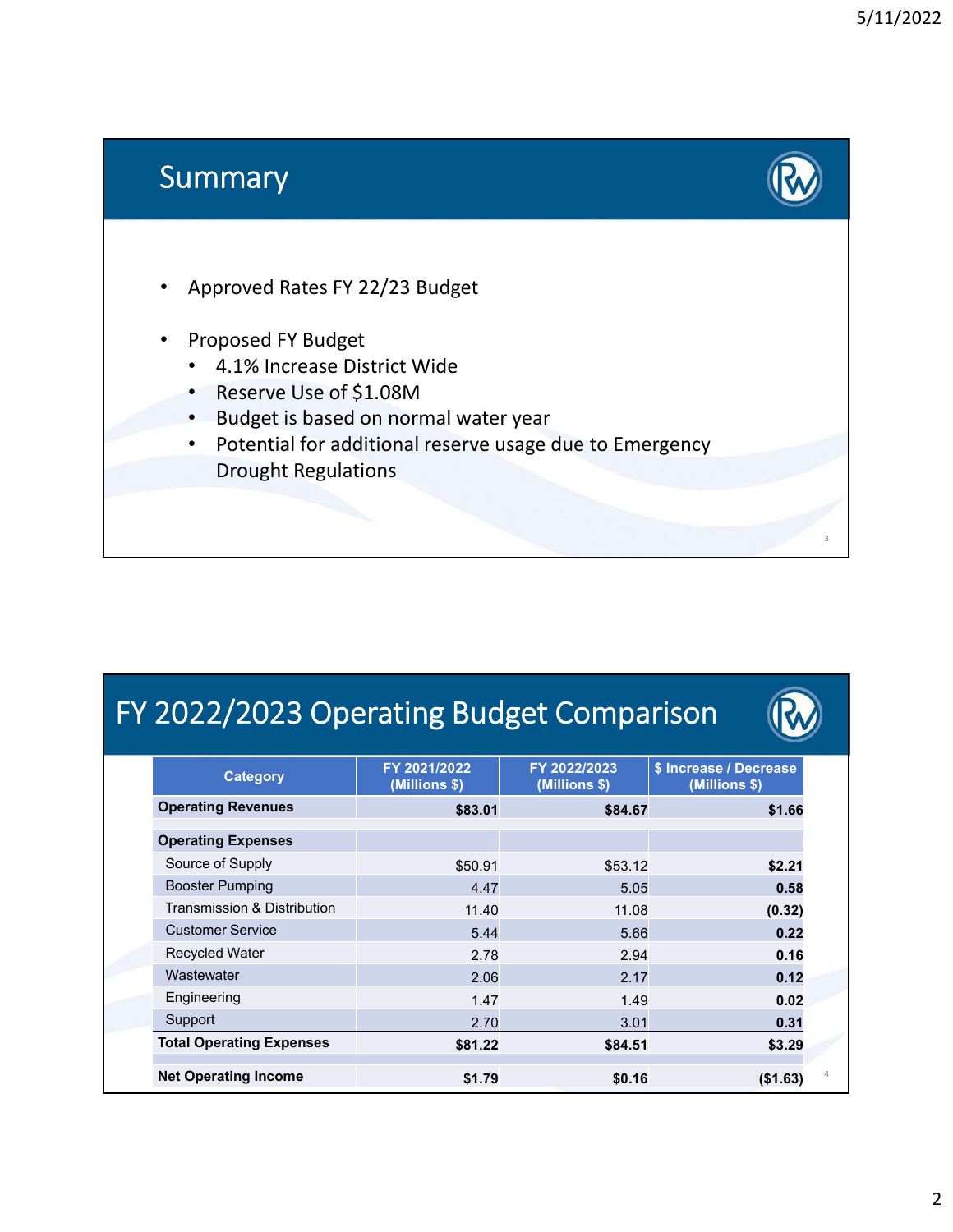#### FY 2022/2023 Consolidated Operating Budget Comparison

| \$83.01<br>\$81.22<br>\$1.79<br>(\$0.85)<br>\$0.89<br>(\$1.84) | \$84.67<br>\$84.51<br>\$0.16<br>\$1.08<br>\$0.75 | \$1.66<br>\$3.29<br>(\$1.63)<br>(\$1.93)<br>(\$0.15)                                                        |
|----------------------------------------------------------------|--------------------------------------------------|-------------------------------------------------------------------------------------------------------------|
|                                                                |                                                  |                                                                                                             |
|                                                                |                                                  |                                                                                                             |
|                                                                |                                                  |                                                                                                             |
|                                                                |                                                  |                                                                                                             |
|                                                                |                                                  |                                                                                                             |
|                                                                | (\$1.99)                                         | (\$0.15)                                                                                                    |
| \$0.00                                                         | \$0.00                                           |                                                                                                             |
|                                                                |                                                  |                                                                                                             |
|                                                                |                                                  |                                                                                                             |
|                                                                |                                                  | 4.1% increase in operating expenses budget-to-budget. Approved rates based on<br>4.0% expenditure increase. |

#### Operational Challenges

- •Uncertain water sales impacts
- •Increasing MWD rates & charges
- •Increasing energy costs
- •Increasing material costs supply chain issues
- •Labor changes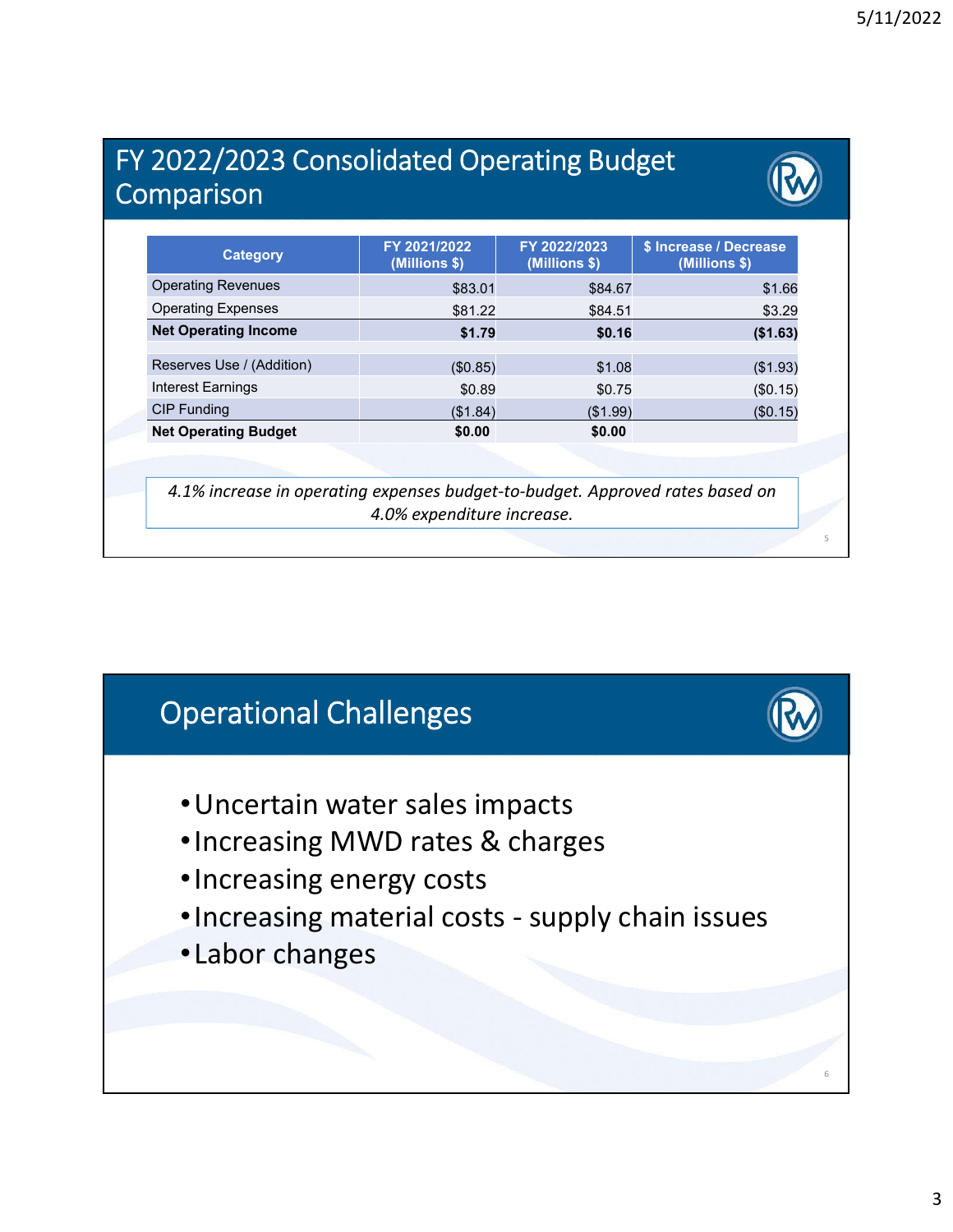

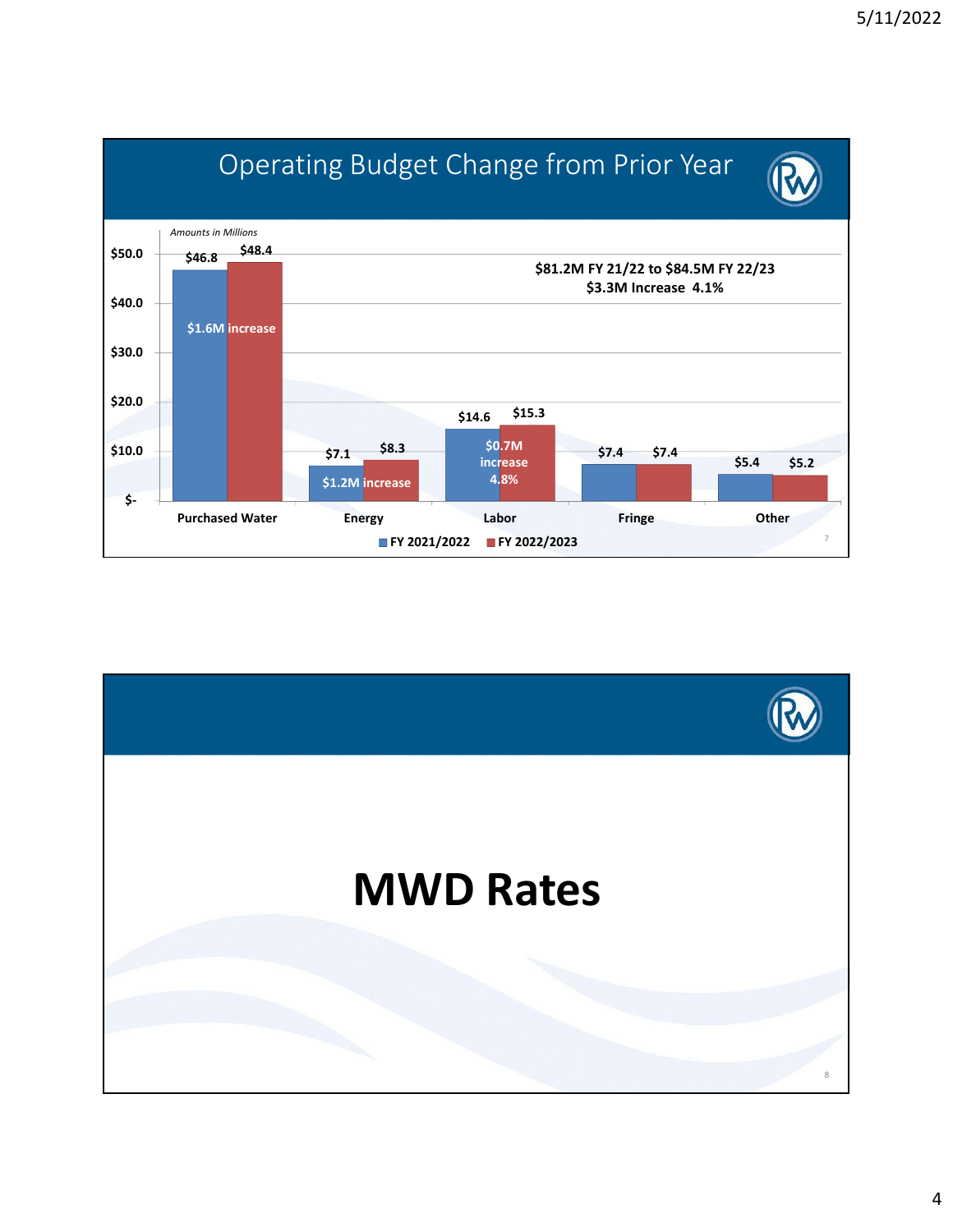

# **MWD Treated Water Rate History**

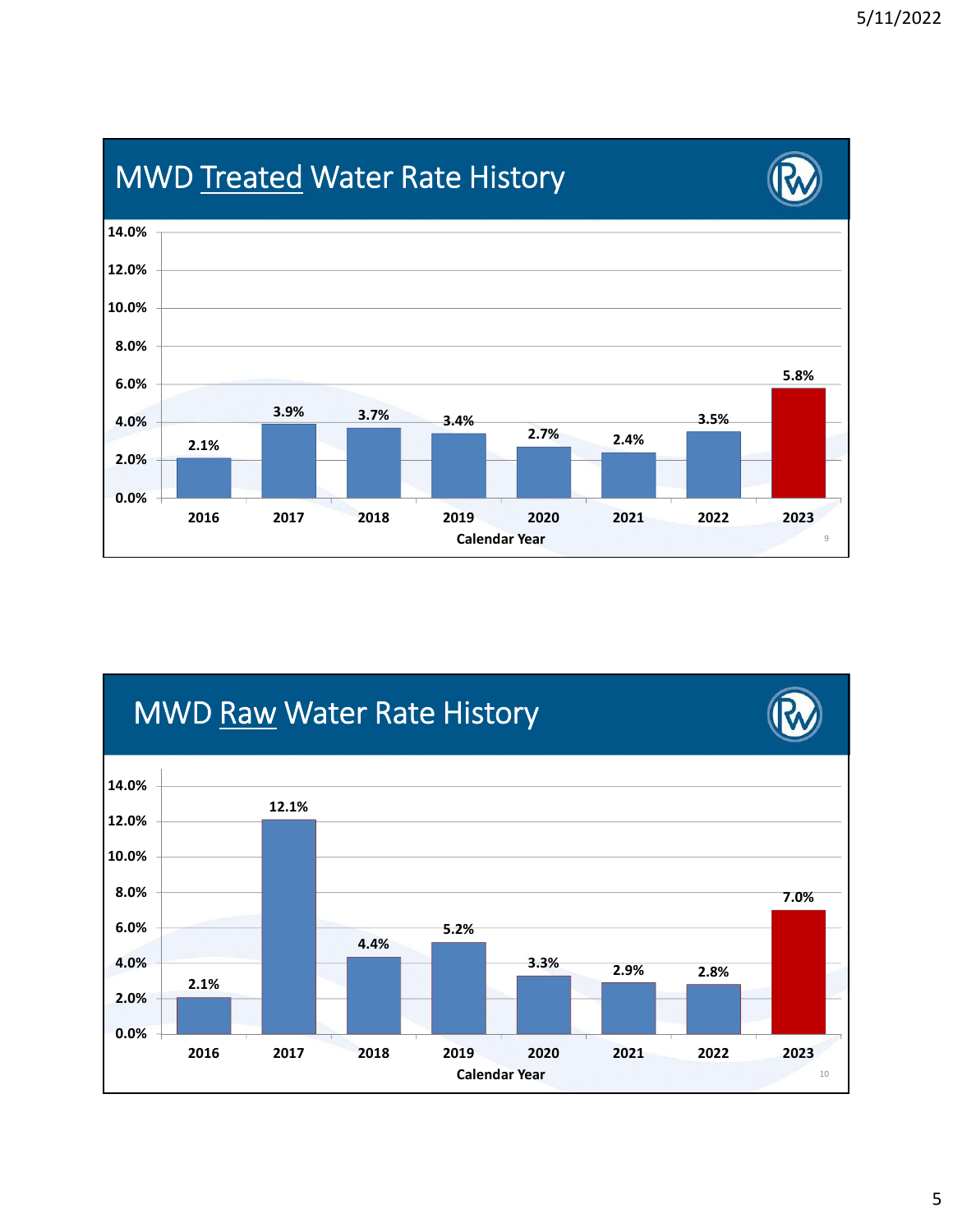# MWD Fixed Charges



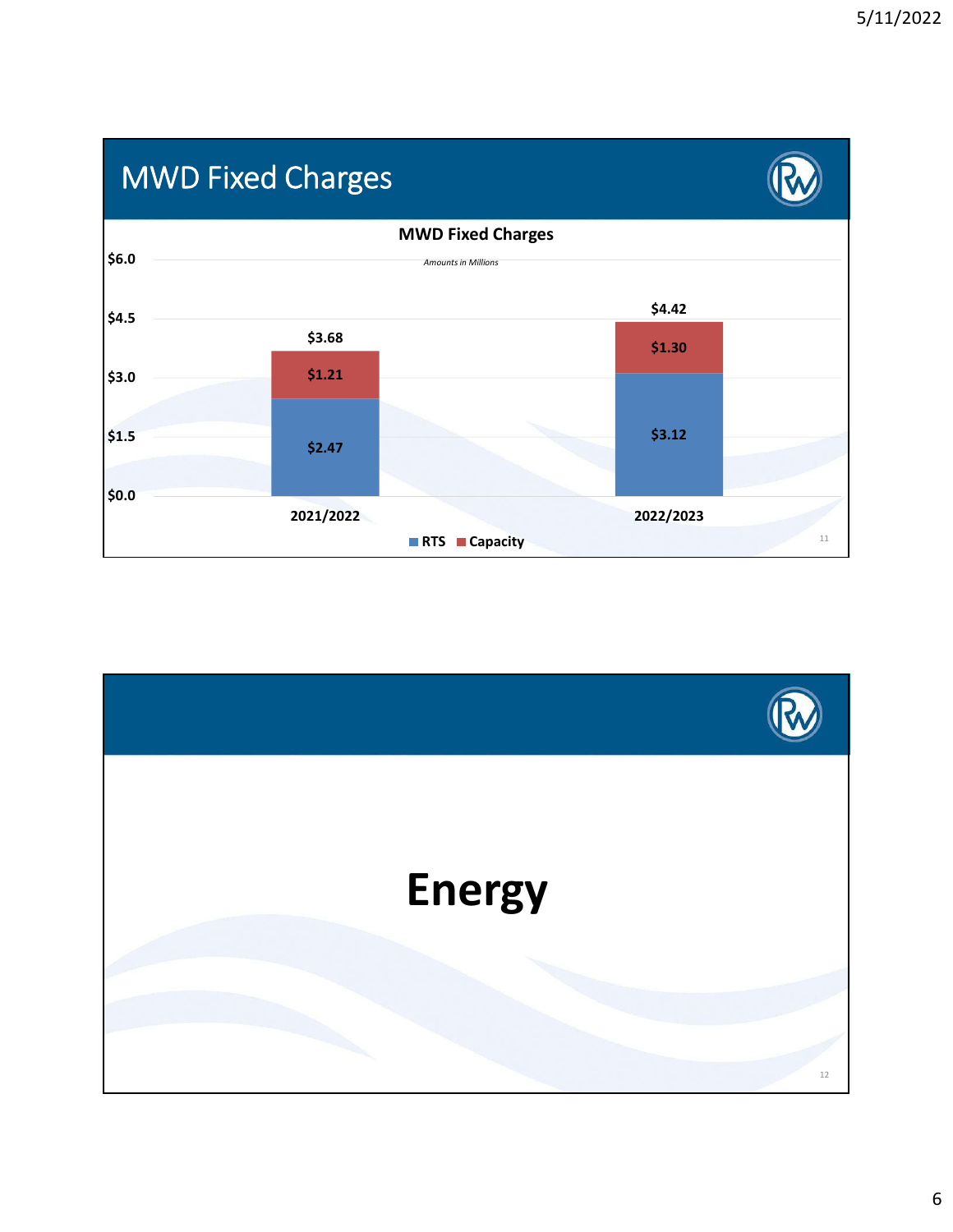

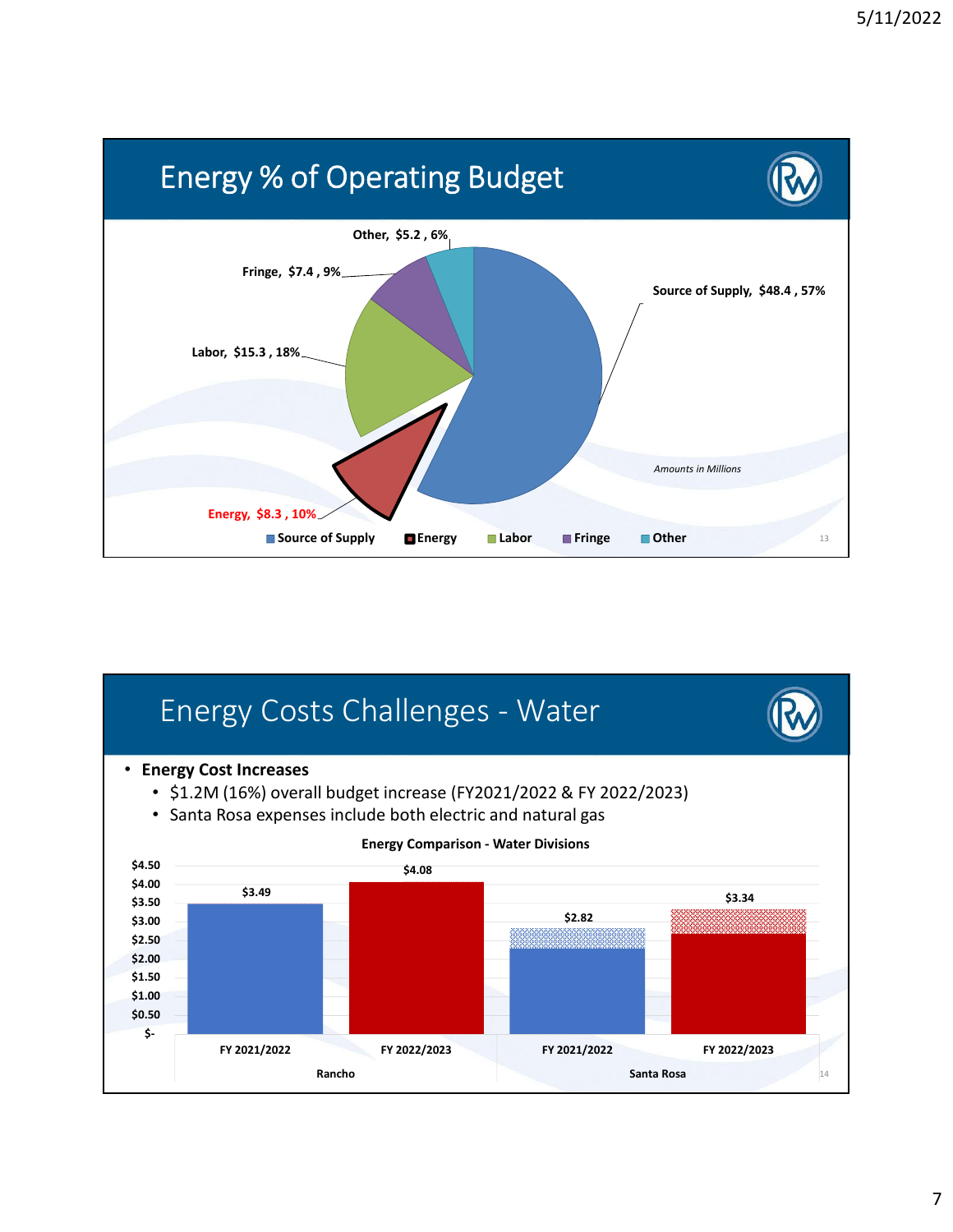### Total Water Production Costs



| <b>Source</b>         | FY 2021/2022 | FY 2022/2023 | Increase /<br>(Decrease) - AF | Increase /<br>$(Decrease) - %$ |
|-----------------------|--------------|--------------|-------------------------------|--------------------------------|
| <b>Native</b>         | 15,881       | 15,471       | (410)                         | (2.6%)                         |
| <b>Recharge Well</b>  | 14,000       | 14,500       | 500                           | 3.6%                           |
| Cyclic                | 2,000        | 2,000        | 0                             | 0.0%                           |
| <b>Treated Import</b> | 21,435       | 19,972       | (1, 463)                      | $(6.6\%)$                      |
| Recycled              | 3,919        | 4,052        | 133                           | 3.4%                           |
| <b>Total</b>          | 57,235       | 55,995       | (1, 240)                      | (2.2%)                         |
| <b>Supply Cost</b>    | \$51.0M      | \$53.1M      |                               |                                |
| Rate/AF               | \$890        | \$949        |                               |                                |
|                       |              |              |                               | 15                             |

### Director Question

| <b>Description</b>                                           | <b>Amount</b> |
|--------------------------------------------------------------|---------------|
| FY 2021/2022 Budget                                          | \$81,222,286  |
| Treated Import Quantity Change (Due to Lower Budgeted Sales) | (1,587,229)   |
| 2021/2022 Budget Adjusted for Decreased Demand               | \$79,635,057  |
|                                                              |               |
| <b>Decrease Treated Import to Untreated</b>                  | (561, 231)    |
| <b>Increase in Treated Import Price</b>                      | 912,812       |
| <b>Increase in Untreated Import Price</b>                    | 610,844       |
| <b>Increase in Untreated Import Quantity</b>                 | 398,275       |
| Increase in Import Water Fixed Charge                        | 737,634       |
| Increase in Santa Margarita Import Water Cost                | 177,642       |
| <b>Increase in Energy Cost</b>                               | 1,168,122     |
| <b>Increase Cost from All Other Categories</b>               | 934,363       |
| Proposed 2022/2023 Budget                                    | \$84,513,517  |

\**21/22 Budget adjustment is sales reduction at the 21/22 treated import rate (1,409 AF at \$1,126)*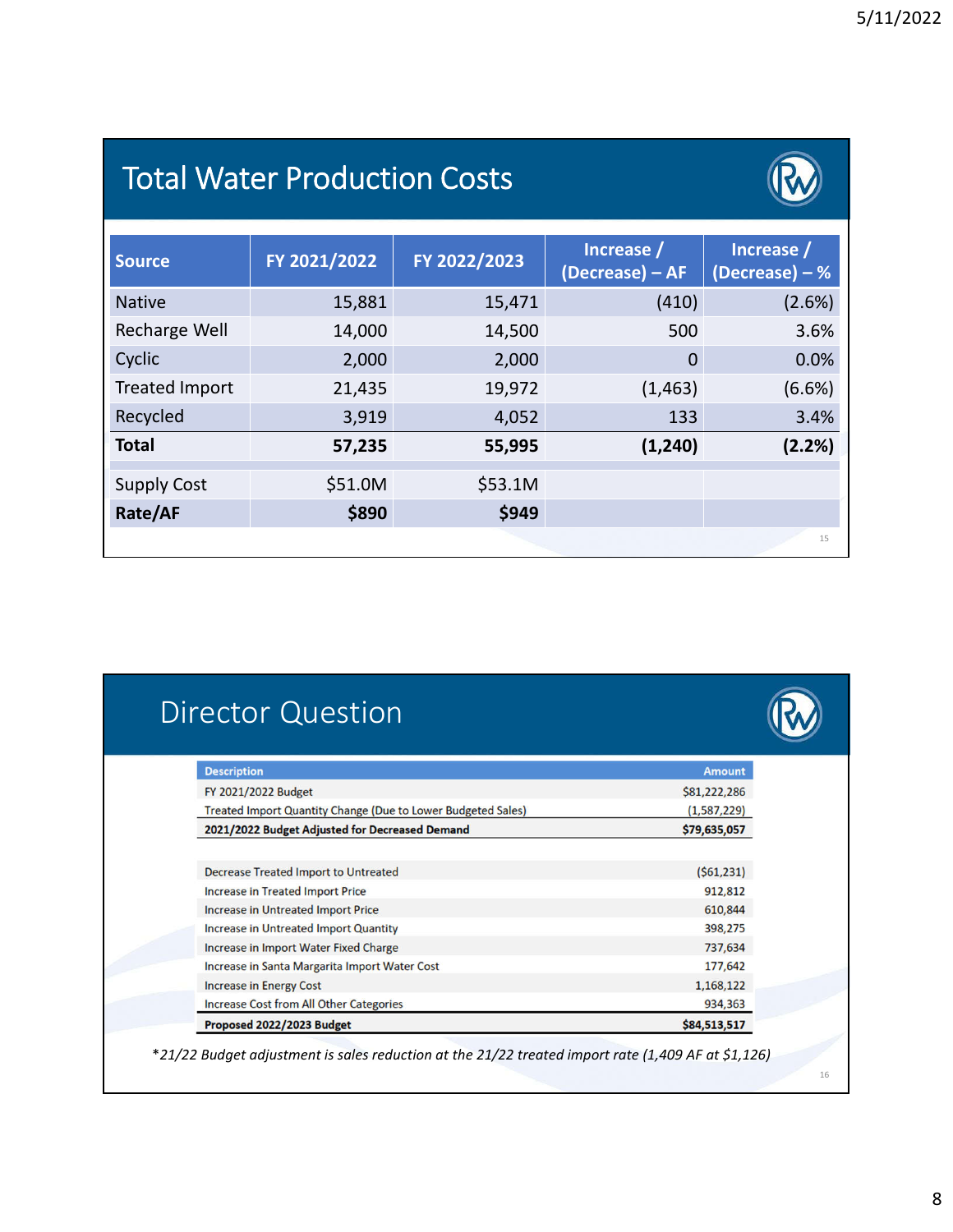

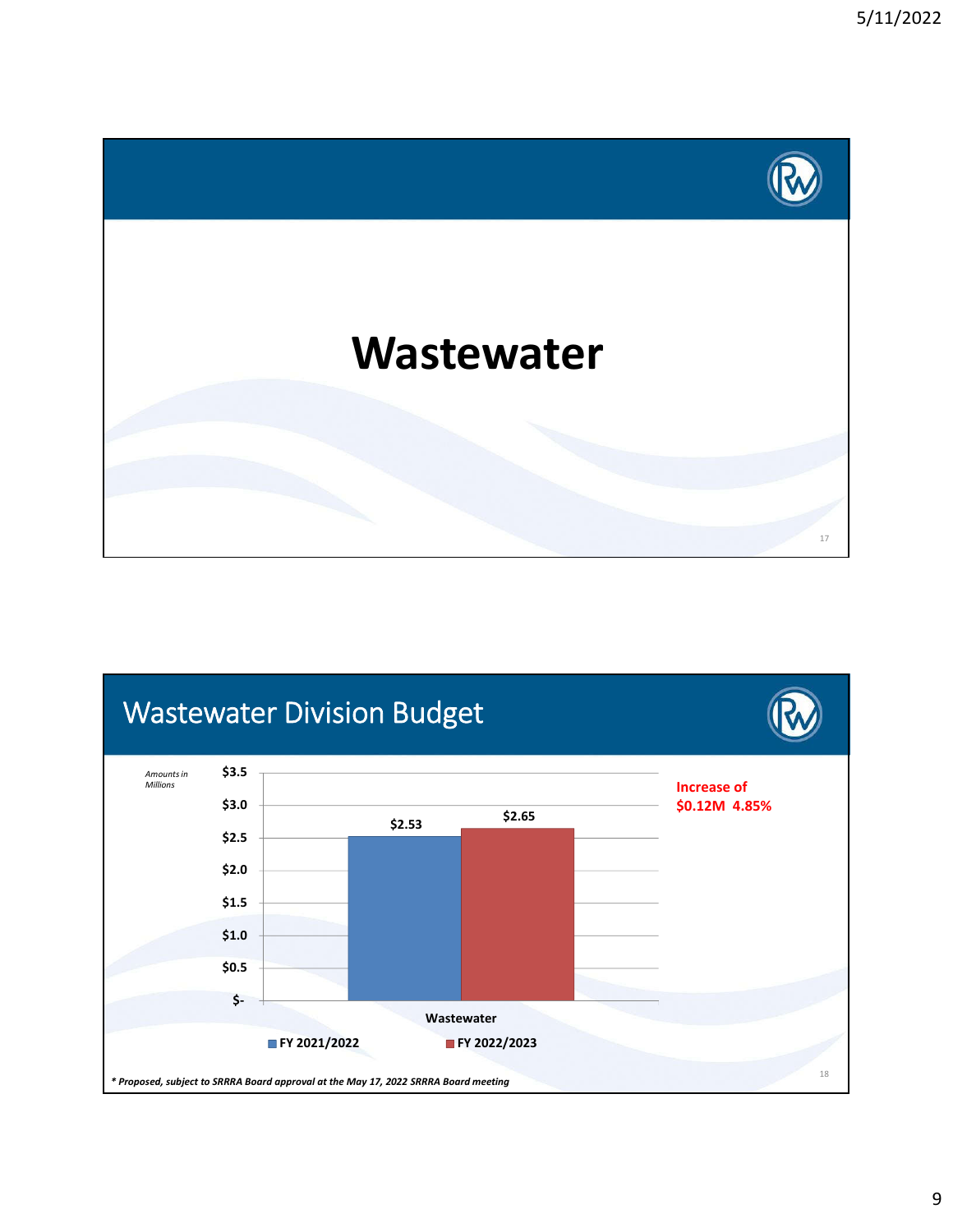| <b>Fiscal Year</b>                                                                  | P/S    | <b>Collections</b> | <b>Total</b> |  |
|-------------------------------------------------------------------------------------|--------|--------------------|--------------|--|
| 2022/2023*                                                                          | 41.9%  | 41.9%              | 67.3%        |  |
| 2021/2022                                                                           | 44.4%  | 44.4%              | 69.2%        |  |
| Increase / (Decrease)                                                               | (2.4%) | (2.4%)             | (1.8%)       |  |
| * Proposed, subject to SRRRA Board approval at the May 17, 2022 SRRRA Board meeting |        |                    |              |  |
|                                                                                     |        |                    |              |  |
| <b>RCWD share of proposed SRRRA Operating* budget</b><br>٠                          |        |                    |              |  |

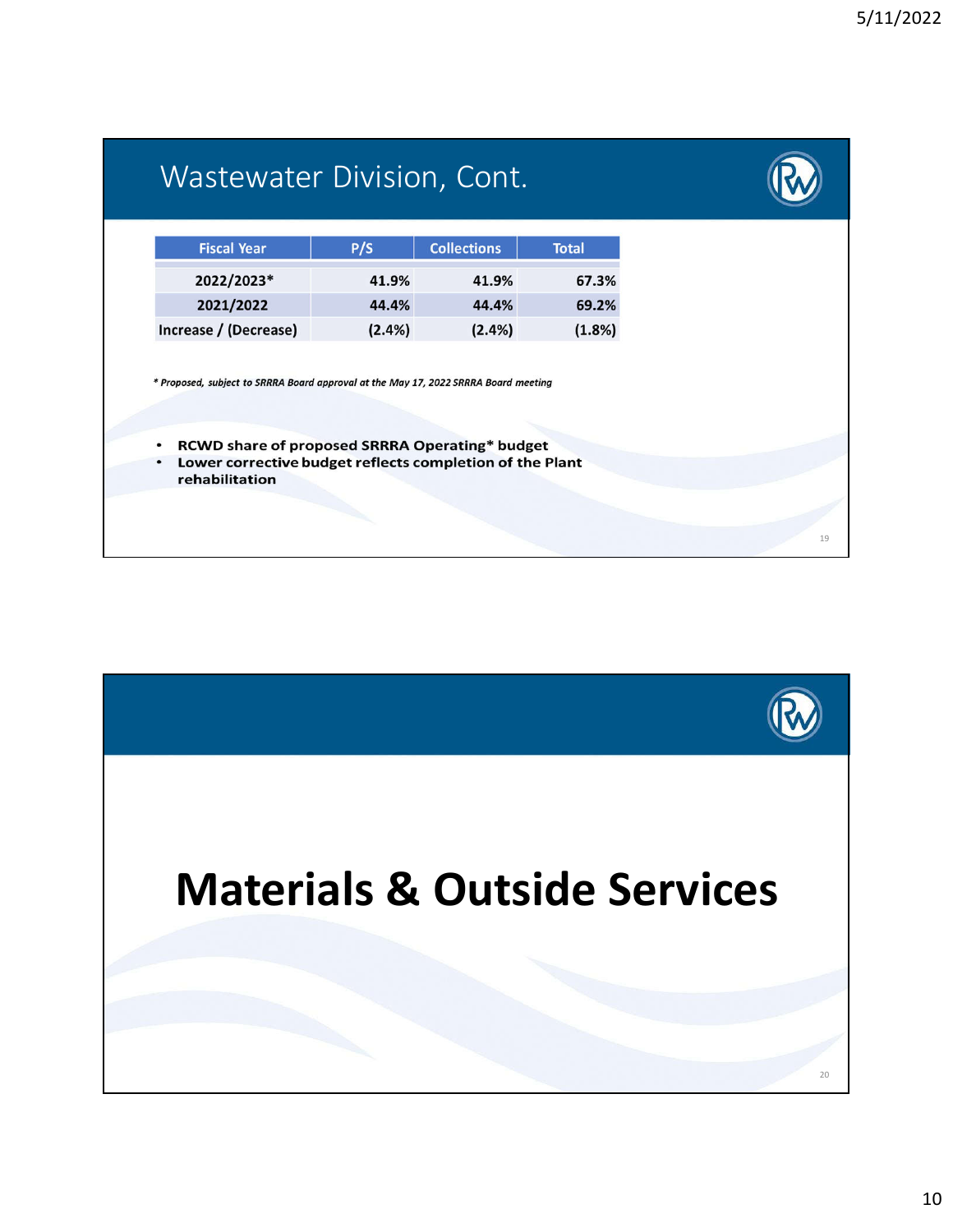

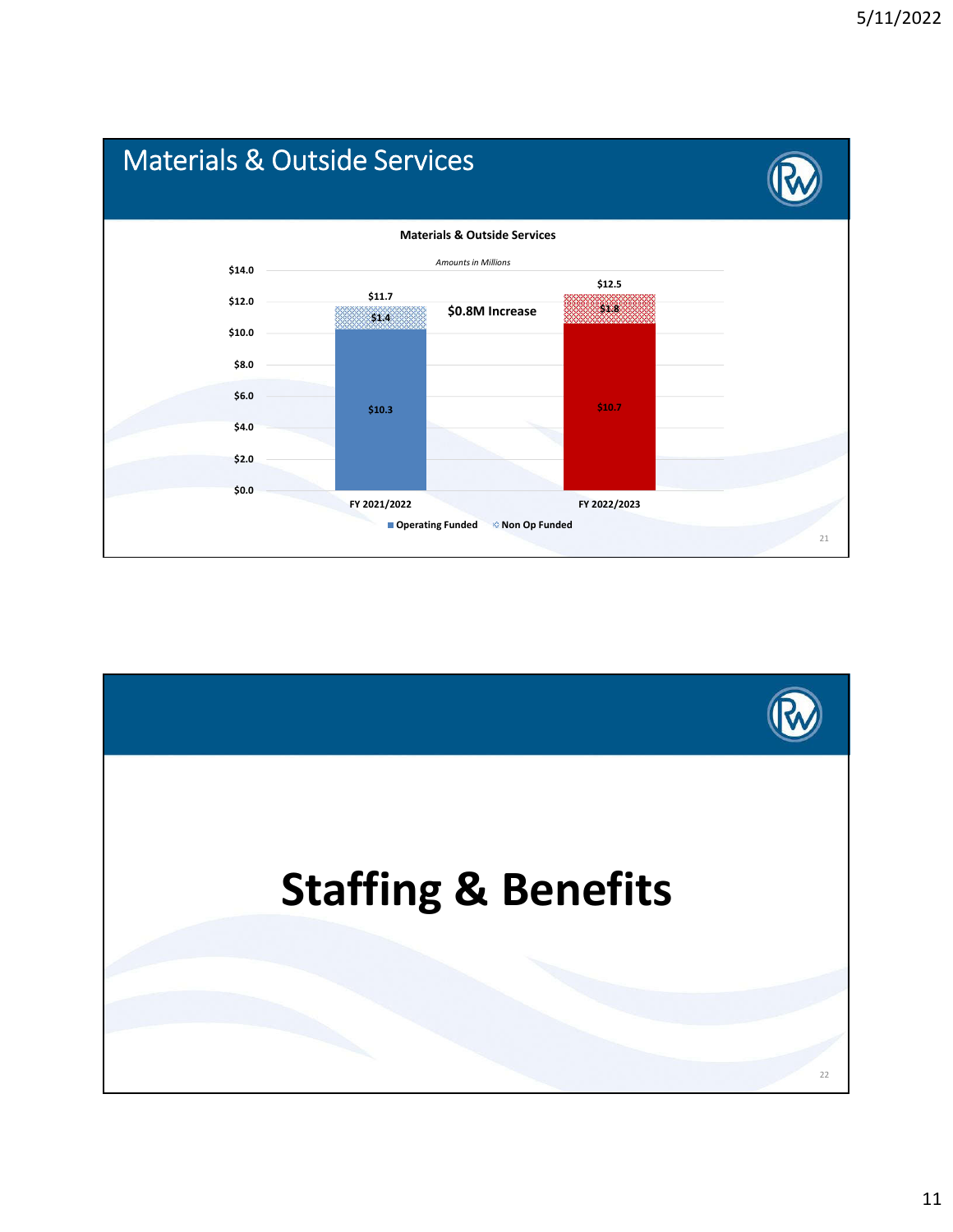

# FY 2022-2023 Staffing Plan & Labor Budget

|                         | FY 2021-2022 | FY 2022-2023 | <b>Change</b> |
|-------------------------|--------------|--------------|---------------|
| # of Employees          | $*151$       | 155          | 4             |
| # of Interns            | 14           | 14           |               |
| <b>Total Employee #</b> | 165          | 169          |               |
| <b>Total FTE</b>        | 157.0        | 161.0        | 4.0           |
| <b>Labor Budget</b>     | \$15.64M     | \$16.77M     | \$1.13M       |
| % Change                | 7%           |              |               |

\*2021-2022 Increased to 152 FTE during the fiscal year- Senior Government & Public Affairs Manager

• Three New Positions – Principal Engineer, Accounting Clerk, Director of Operations

- Changes in salaries due to retirements/vacancies are reflected
- Reflects MOU Terms (4.5% Merit Pool -Limit of \$650k)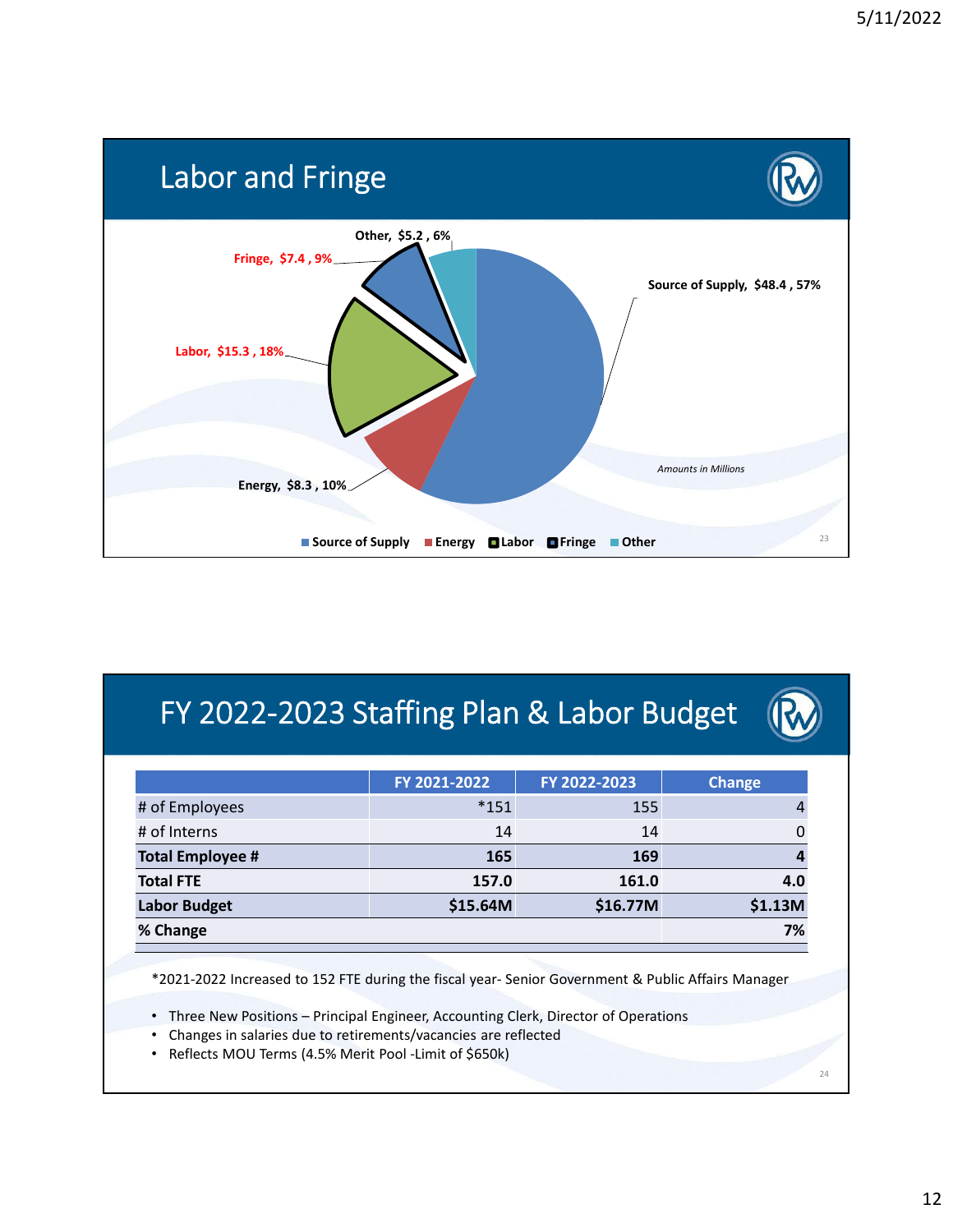#### Benefits

 $25$ 

26

| <b>Benefit</b>       | FY 2021/2022<br>(Millions \$) | FY 2022/2023<br>(Millions \$) | \$ Change |
|----------------------|-------------------------------|-------------------------------|-----------|
| Health/Vision/Dental | \$3.10                        | \$3.05                        | (50.05)   |
| Pension              | 3.47                          | 3.85                          | 0.37      |
| <b>OPEB</b>          | 0.38                          | 0.00                          | (0.38)    |
| Other                | 0.45                          | 0.46                          | 0.02      |
| <b>Total</b>         | \$7.40                        | \$7.36                        | (50.04)   |
|                      |                               |                               |           |

• Health/Vision/Dental based on current premiums and updated assumptions

• Pension based on latest CalPERS actuarial calculation of Normal Cost • OPEB based on latest actuarial calculation of Explicit Normal Cost

Monitoring OPEB Investment Performance

- Staff and Chandler weekly monitoring of investments
- Funding status based on market value of investments
- Review additional contribution if past liability becomes partially unfunded
	- Unfunded liability is funded through non-operating reserves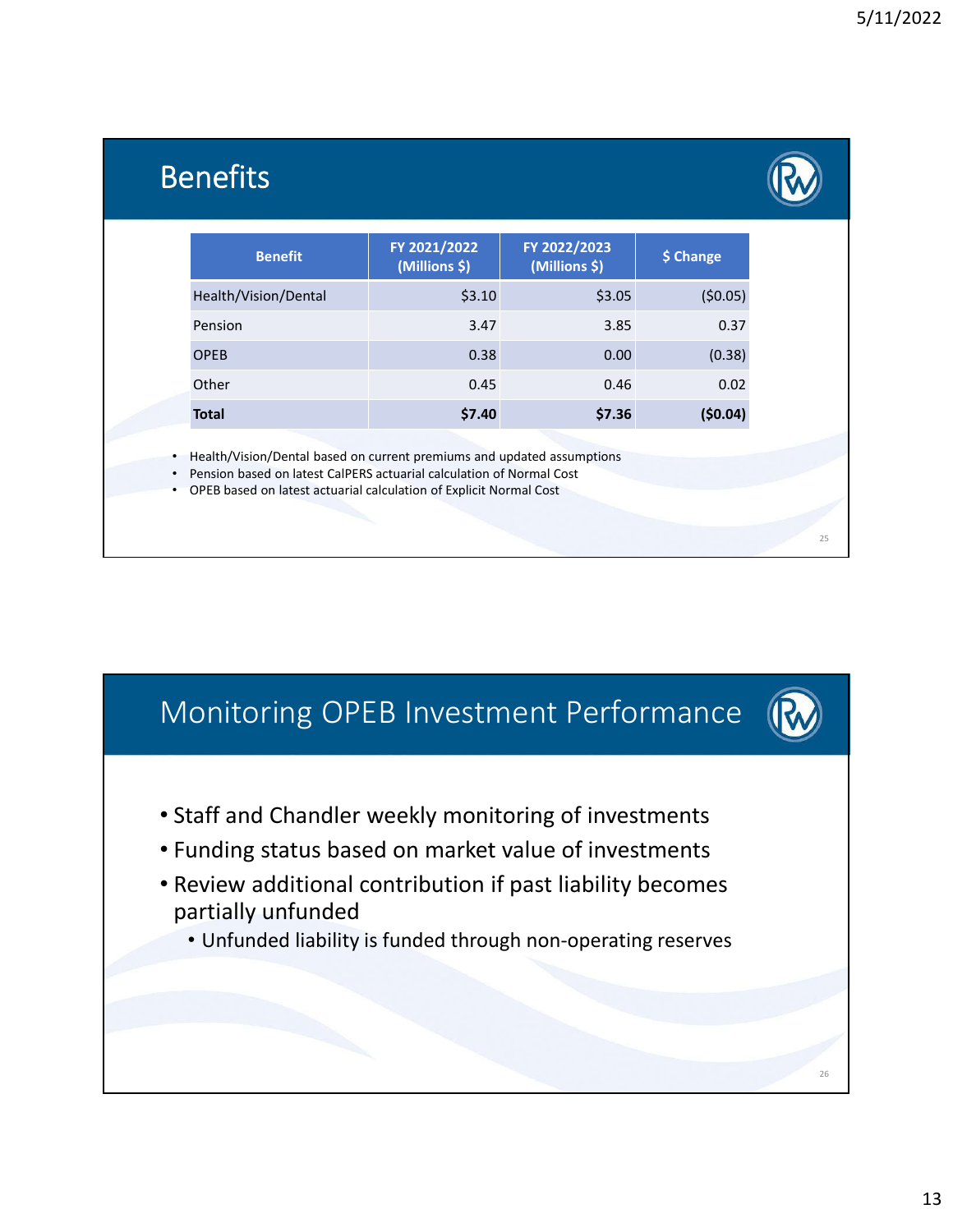

### Operating Reserve Policy & Plan Background

#### • **Reserve Policy (as of December 2016)**

- Established Operating Reserve Target Levels & Funding Timeline Goals
	- Critical Reserves within 5 Years- Working Capital
	- Minimum Reserves within 10 Years- Drought Reserve & Rate Stabilization
	- Target Reserves within 15 years, water Replenishment & Risk Management

#### • **Future Funding Considerations**

• Impact on reserve targets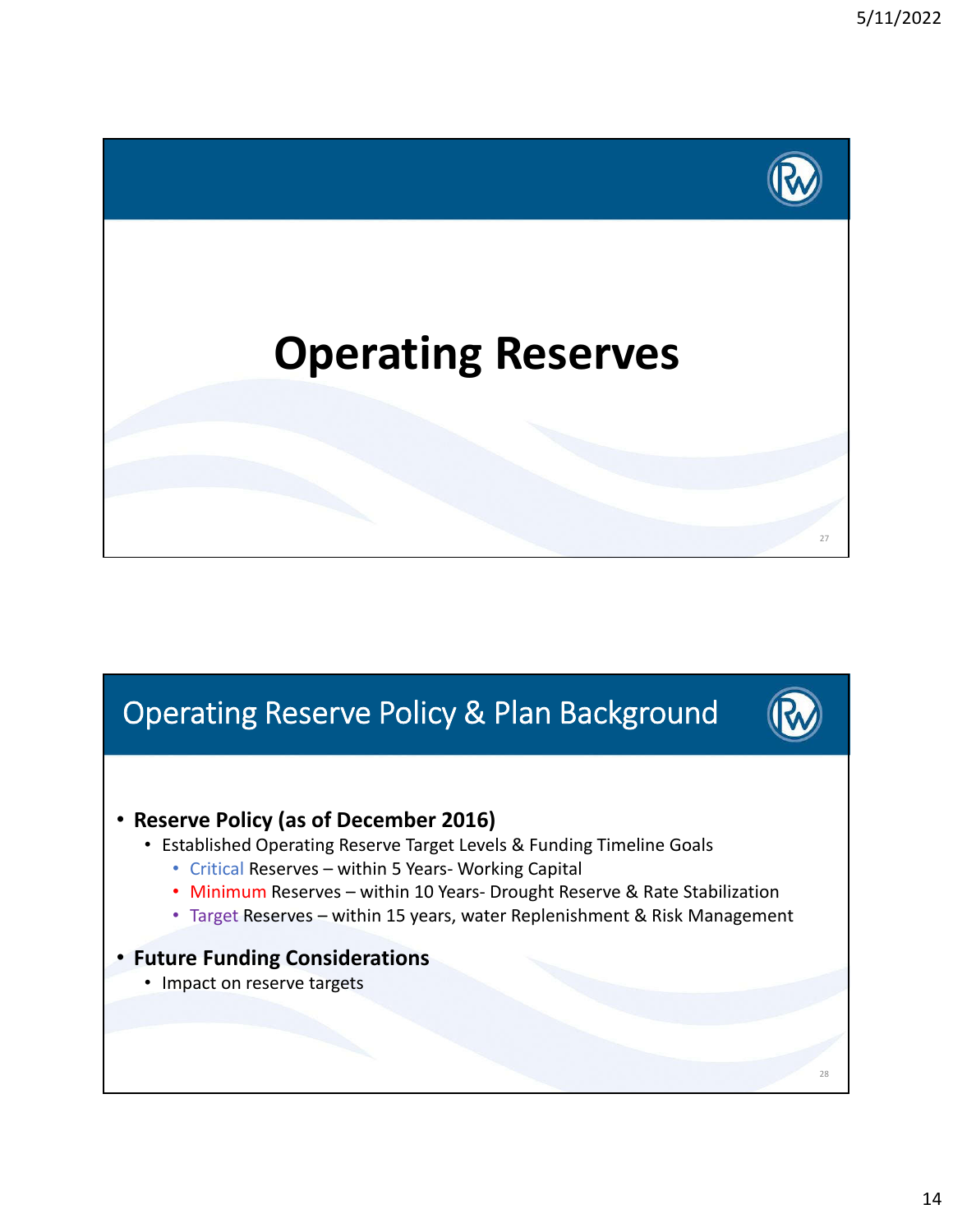### Rancho - Operating Reserves



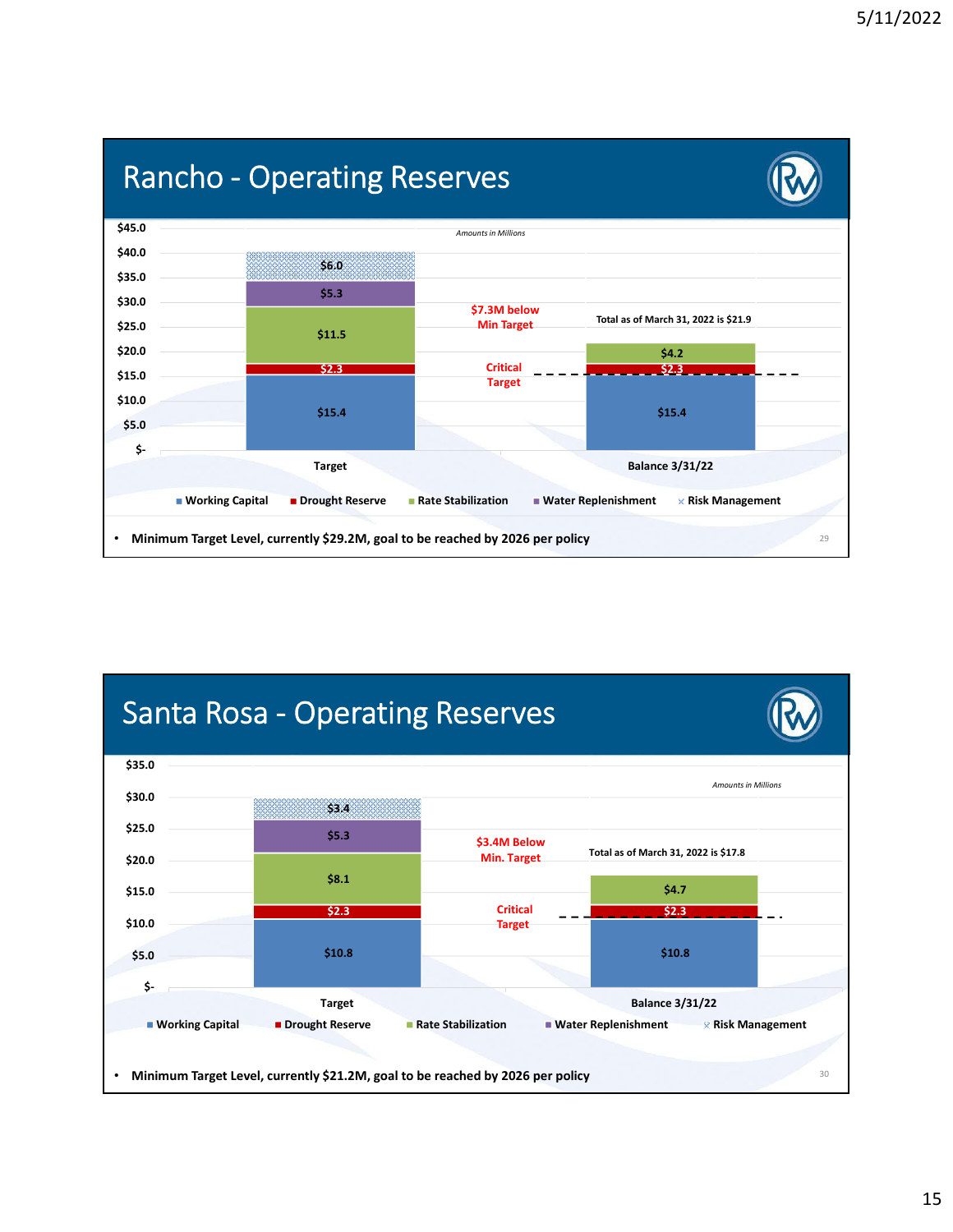

### Potential Drought Impacts

- Net revenue impacts of implementing emergency drought regulations could be up to \$1M
- April 20<sup>th</sup> SWRCB issued draft emergency regulations
- Hearing May 24<sup>th</sup> to consider adoption of emergency regulations
- District will be required to implement conservation measures of WSCP Stage 3c
- District could possibly postpone implementation of Stage 3c tiered-rate budget reductions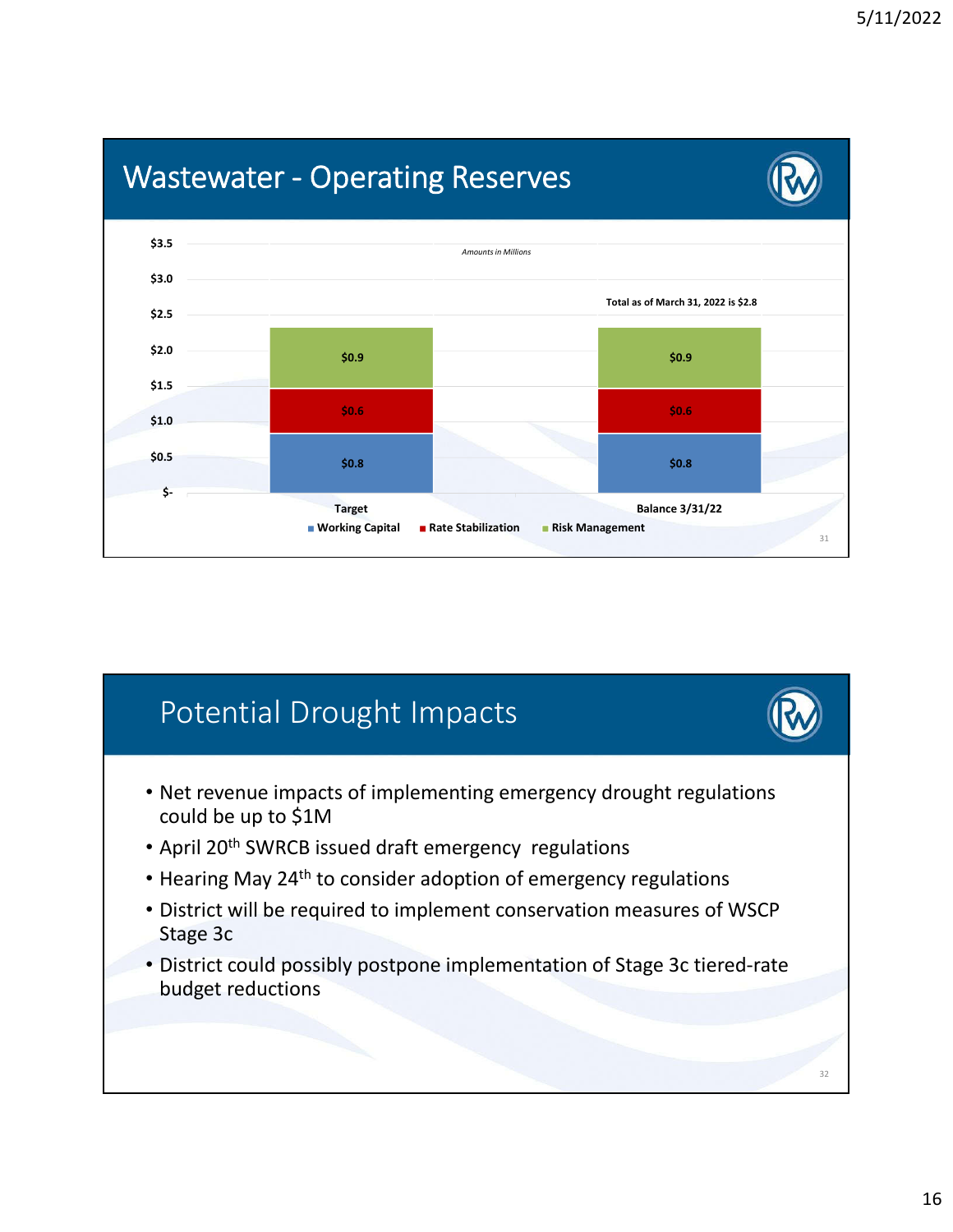

| <b>Date</b> | <b>Board/Committee</b>            | <b>Activity</b>                    |
|-------------|-----------------------------------|------------------------------------|
| May 12th    | <b>Board of Directors Meeting</b> | Review draft budget document       |
| June 9th    | <b>Regular Board Meeting</b>      | <b>Public Hearing/Adopt Budget</b> |
|             |                                   |                                    |
|             |                                   |                                    |
|             |                                   |                                    |
|             |                                   | 34                                 |